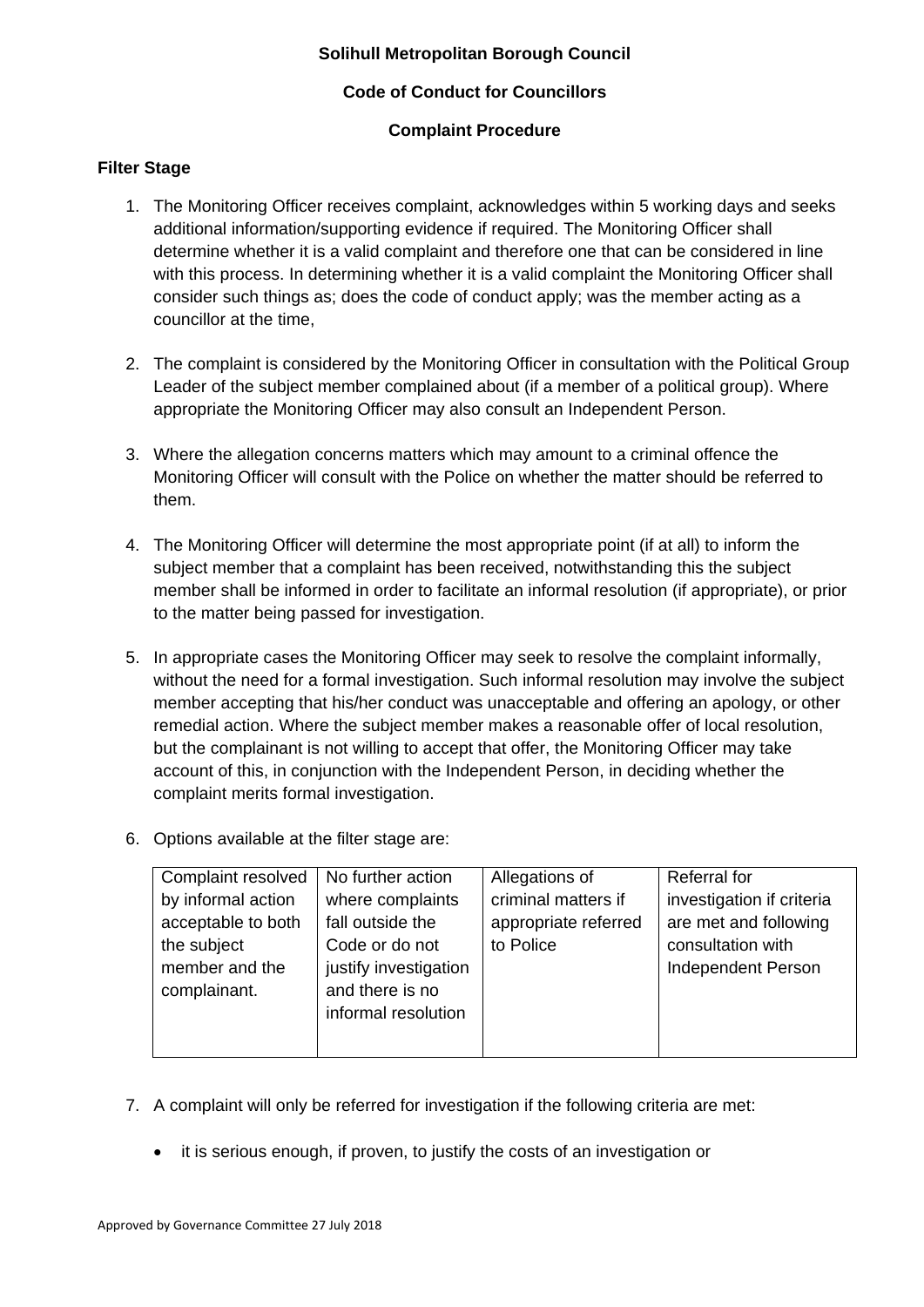- it is part of a continuing pattern of less serious misconduct that is unreasonably disrupting the business of the Council and there is no other avenue left to deal with it and
- the conduct complained of occurred within 6 months of the date the complaint was received
- 8. Complaints will not normally be referred for investigation where they fall within one or more of the following categories:
	- The Monitoring Officer believes it to be malicious, relatively minor, or tit-for-tat
	- the same, or substantially similar, complaint has already been the subject of an investigation or inquiry and there is nothing further to be gained
	- the complaint concerns acts carried out in the subject member's private life, when they are not carrying out the work of the authority or have not misused their position as a councillor
	- it appears that the complaint is about dissatisfaction with a Council decision
	- there is not enough information currently available to justify a decision to refer the matter for investigation
	- Where informal resolution has been achieved
- 9. A decision will be made by the Monitoring Officer (in consultation with the Independent Person) within 14 working days of receipt of the fully evidenced complaint.

# **Referral for investigation**

- 10. Purpose to conduct a full and thorough investigation, gathering all the relevant information available at the time, ensuring the investigation remains fair and objective at all times. The investigation should be in proportion to the nature of the alleged misconduct. The investigation will conclude with the Investigating Officer's opinion as to whether there has been a breach of the code of conduct.
- 11. Where the Monitoring Officer believes the compliant warrants investigation and/or suitable informal resolution has not been forthcoming then the matter may be referred for investigation. In these circumstances the complaint will be investigated by a suitably qualified and experienced Investigator appointed by the Monitoring Officer.
- 12. Prior to commencing the investigation, the Monitoring Officer and Investigating Officer shall agree the scope, parameters and timescale of the investigation including the schedule of persons to be interviewed. If at any time during the conduct of the investigation it becomes apparent that the original scope of the investigation should be reviewed then the Investigating Officer or Monitoring Officer shall so review the scope and parameters, this would include the need to interview additional witnesses.
- 13. The Councillor who is the subject of the complaint will be informed in writing of the matters to be investigated. The Councillor should also be provided with a copy of this procedure and reminded of their right to be accompanied by a friend, and have the opportunity to consult an independent person.
- 14. The investigation will include discussions with the subject member and may include taking statements from any relevant witnesses and collecting any further documentary evidence.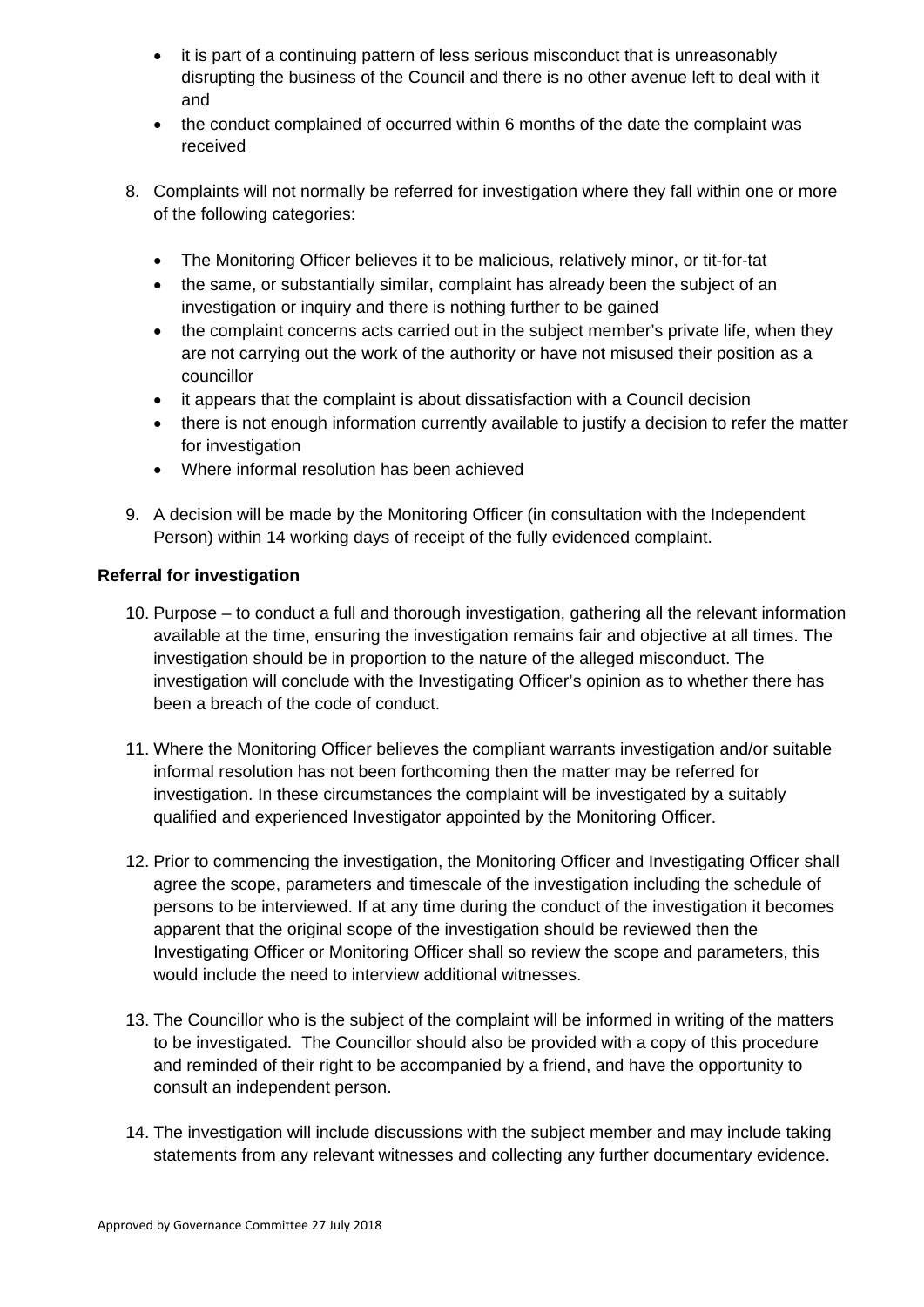- 15. In exceptional circumstances, such as where there is fear of reprisal, statements gathered from relevant witnesses may be given anonymously. In such cases the investigating officer must seek to gather additional evidence to substantiate the allegations or not.
- 16. The Investigating Officer will decide whether they need to meet or speak to the Complainant to fully understand the complaint. The Investigating Officer will ensure that prior to conducting any interview, the individual shall be provided with material to enable a fair and proportionate investigation to take place. As part of an interview the subject member may be asked to provide their explanation of events and identify what documents the Investigating Officer needs to see and details of witnesses they need to interview. In exceptional cases, the Investigating Officer may delay notifying the subject member until the investigation has progressed sufficiently.
- 17. If the Monitoring Officer is not satisfied that the investigation has been conducted properly, he may ask the Investigating Officer to reconsider their report. Before finalising the investigation report, the Monitoring Officer will seek the views of an independent person.
- 18. At the end of the investigation, the Investigating Officer will send copies of the draft report, in confidence, to the Complainant and to the subject member, to give them both an opportunity to identify any matter which they disagree with or which they believe requires more consideration. Having received and taken account of any comments on the draft report, the Investigating Officer will send their final report to the Monitoring Officer.

# **Report Stage**

19. The Monitoring Officer shall consider the report received following the conclusion of the investigation including the Investigating Officers' opinion as to whether a breach of the Code of Conduct has occurred. The Monitoring Officer will then take one of the following actions:

a) If the Investigating Officer concludes that there is no evidence of a failure to comply with the Code of Conduct:

> I. If the Monitoring Officer (in consultation with the Independent Person) is satisfied with the investigation and findings, the Monitoring Officer will send a copy of the final report to the Complainant, the subject member and the Parish Clerk (if appropriate) and notify them that no further formal action is required but may highlight any comments or recommendations that may be contained in the report.

b) If the Investigating Officer concludes that there is evidence of a failure to comply with the Code of Conduct:

- I. The Monitoring Officer will review the Investigating Officer's report and if the Monitoring Officer believes the matter is sufficiently serious and, after consulting the Independent Person, believes a hearing panel would be in the public interest then the matter will be sent for a hearing. Any hearing will be conducted in accordance with the Hearing Procedure set out at Appendix A below; or
- II. If after consulting the independent person the Monitoring Officer doesn't believe a hearing would be in the public interest or if agreed/mediated resolution has been achieved, then the Monitoring Officer can decide no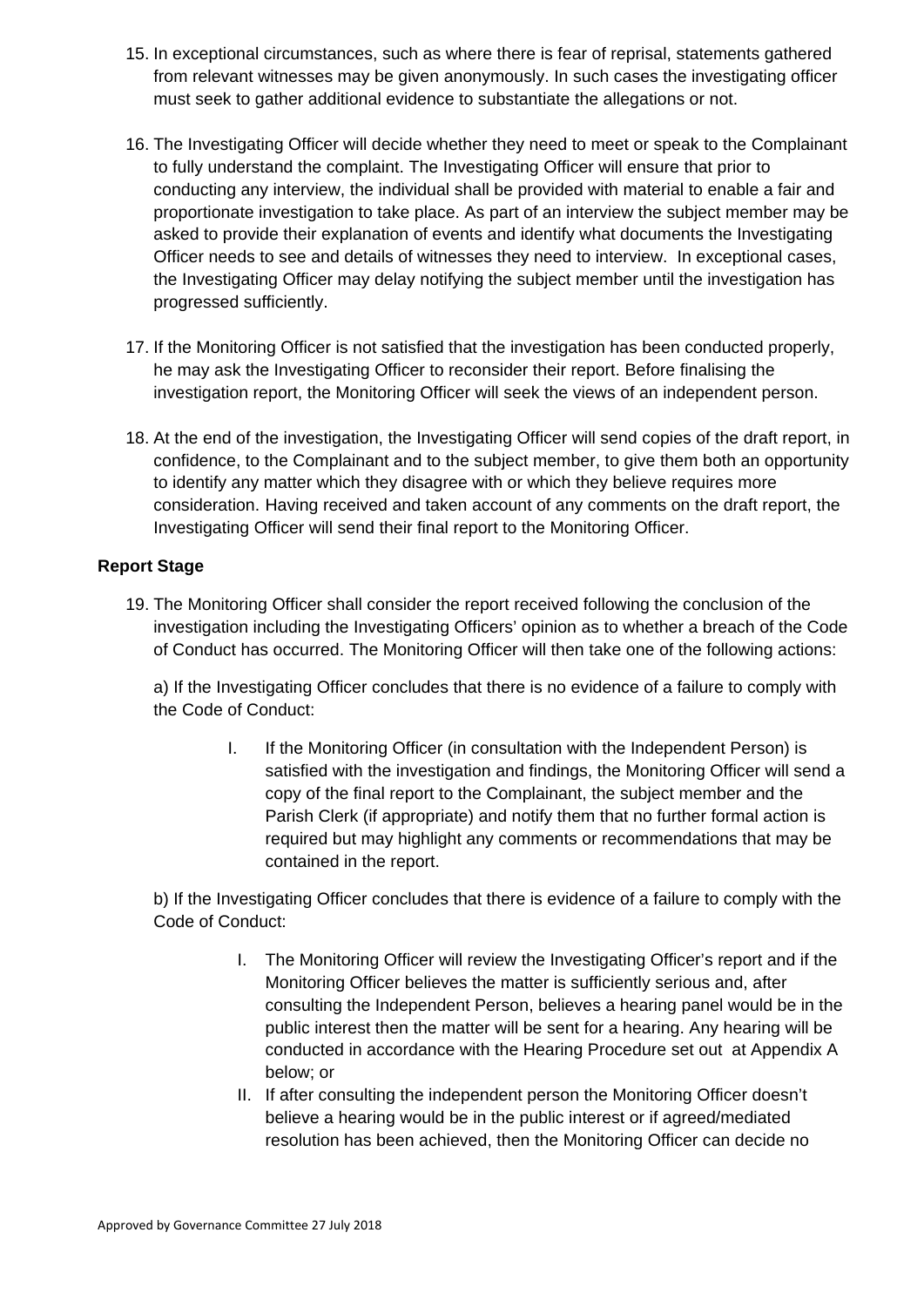further formal action is required but may highlight any comments or recommendations that may be contained in the report.

20. The outcome of all investigations will be reported to the next meeting of the Governance Committee and to the relevant parish council (if appropriate).

### **Informal Resolution**

- 21. The Monitoring Officer may consider that the matter can be resolved without the need for a hearing. If so, he will consult with the Independent Person and with the Complainant and seek to agree what they consider to be a fair resolution which also helps to ensure higher standards of conduct for the future. Such a resolution may include the subject member accepting that their conduct was unacceptable/inappropriate and offering an apology, and/or other alternative action by the Council or the relevant parish council (if appropriate).
- 22. If the subject member complies with the suggested resolution, the Monitoring Officer will report the matter to the Governance Committee and the relevant parish council (if appropriate) for information, but will take no further action.
- 23. Where the subject member disagrees with the recommendations in the Investigators report or fails to agree to an informal resolution, the Monitoring Officer will refer the matter for hearing before a Hearing Panel comprised of any three members of the Governance Committee and advise the Complainant of the proposed hearing.

#### **Hearing Stage**

- 24. Any Hearing will be carried out in accordance with the Hearing Procedure at appendix A hereto.
- 25. The Hearing Panel will be comprised of any three members of the Governance Committee to sit as and when required. Where possible the Hearing Panel will include representation from at least two of the political groups represented on the Council. The selection of members to form a Panel to deal with a particular matter or matters shall be made by the Monitoring Officer.
- 26. The Terms of Reference of the Hearing Panel are:

*To consider complaints about members in relation to the Code of Conduct and determine whether or not there has been a failure to comply with the Code of Conduct. Where there has been a failure to comply with the Code of Conduct the Hearing Panel may impose sanctions with the agreement of the member concerned or make recommendations to Council on the imposition of sanctions.* 

- 27. The Hearing Panel will meet within 3 months of receipt of the Investigating Officer's report.
- 28. The Hearing Panel will consider the investigation report, take account of the views of any independent person consulted in relation to the matter, hear representations from the subject member concerned and the Monitoring Officer. Other people may be heard at the discretion of the Chairman.
- 29. If the Hearing Panel find there is no failure to comply with the Code of Conduct the matter will end there.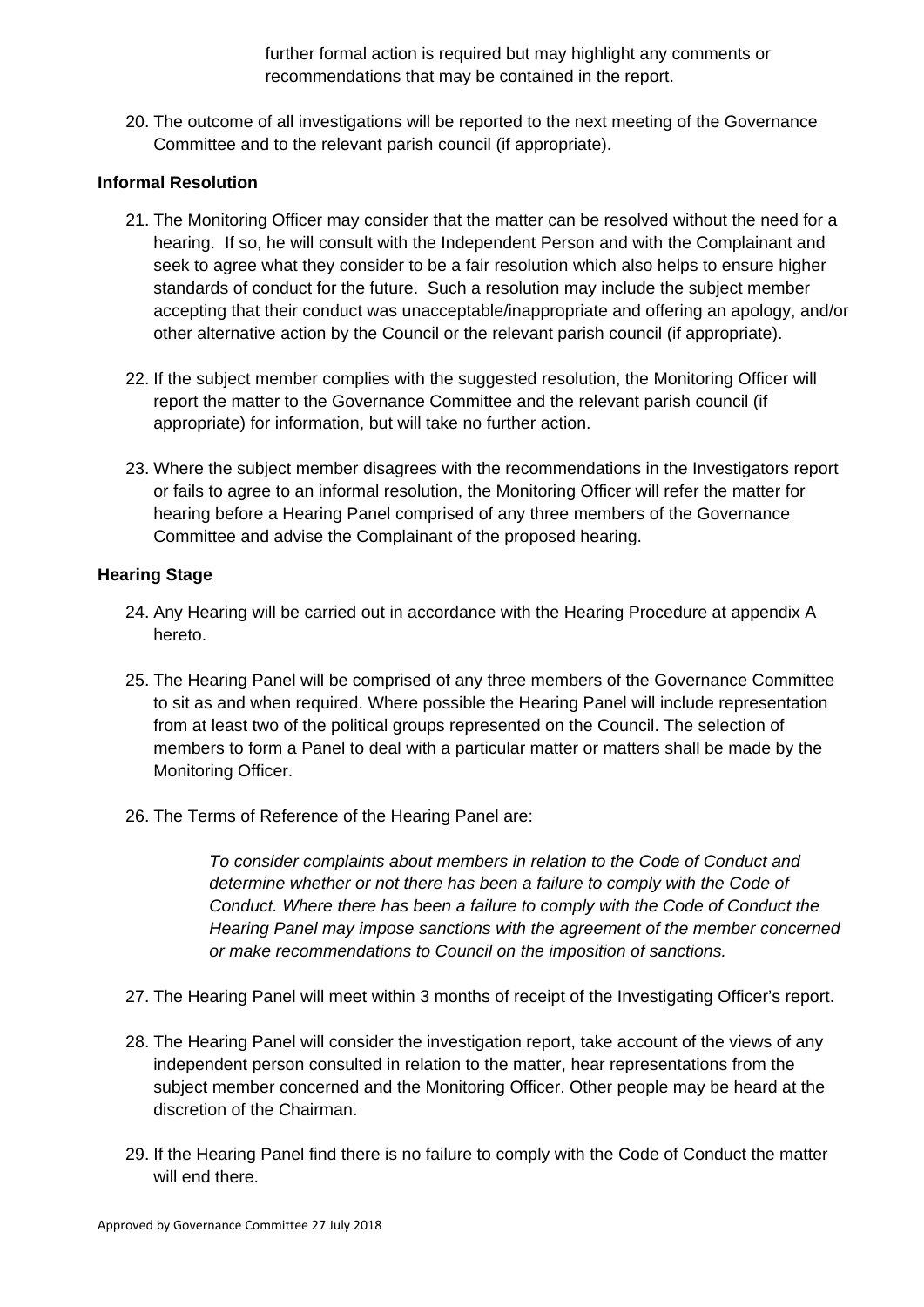- 30. If the Hearing Panel finds that there is a failure to comply with the Code of Conduct it will recommend what action if any should be taken, this may or may not include the imposition of sanctions on the subject member concerned.
- 31. As soon as reasonably practicable, the Monitoring Officer will prepare a formal decision notice, in consultation with the Panel Chairman, and send a copy to the Complainant, the subject member and the Parish Clerk (if appropriate). The decision notice will be made available for public inspection on the Council's website.

## **Appeals**

32. There is no right of appeal for the Complainant or for the subject member against a decision of the Monitoring Officer or of the Hearing Panel. If any party feels that the authority has failed to deal with a complaint properly, they may make a complaint to the Local Government Ombudsman.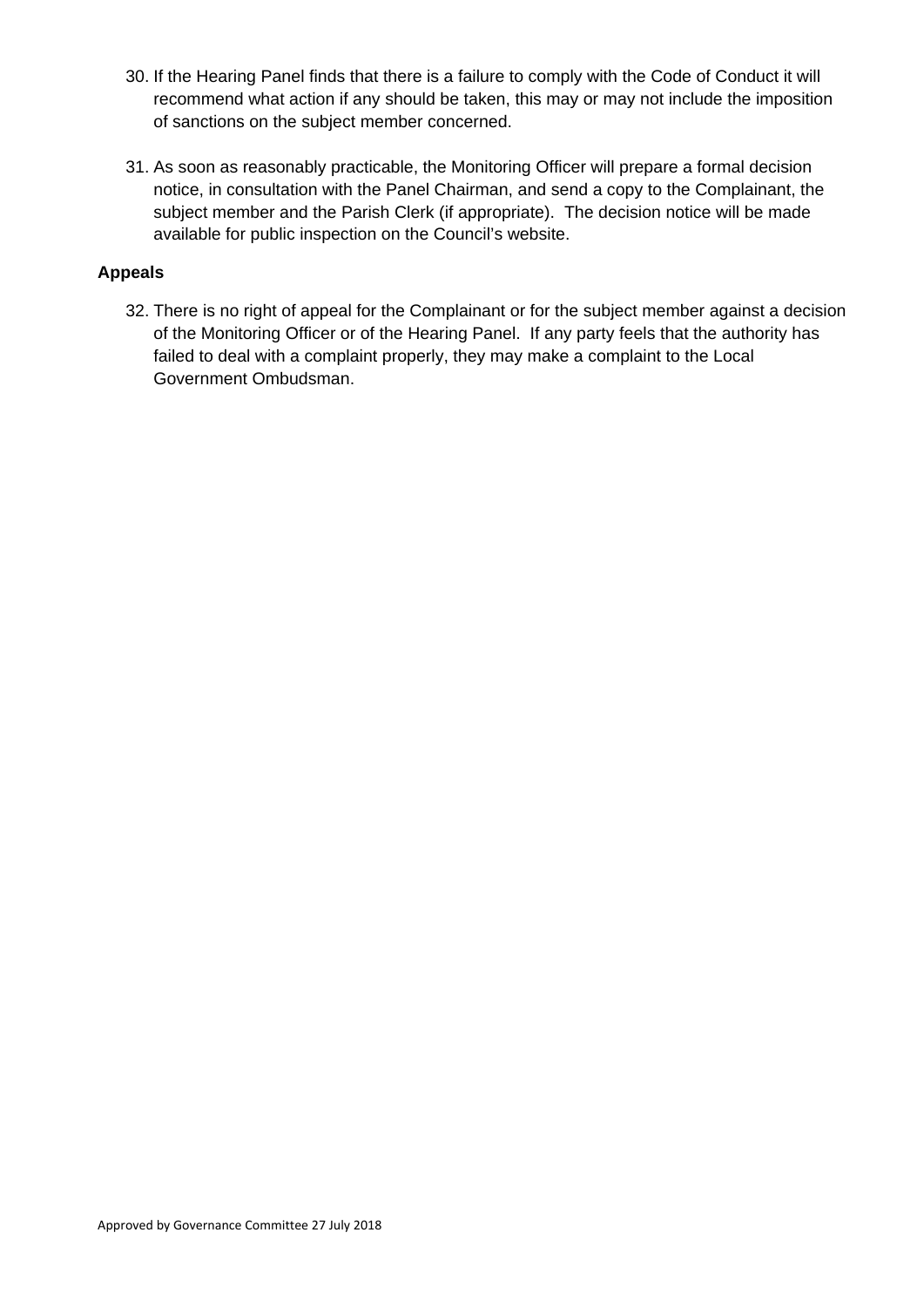## **SOLIHULL METROPOLITAN BOROUGH COUNCIL**

### **CODE OF CONDUCT FOR COUNCILLORS**

#### **Hearings Procedure**

### **1. The pre-hearing process**

- 1.1. The purpose of the pre-hearing process is to allow matters at the hearing to be dealt with fairly and economically. It should alert parties to possible areas of difficulty and, if possible, allow them to be resolved before the hearing. The pre-hearing process will be used to:
	- Identify whether the subject member disagrees with any of the findings of fact in the investigation report, including reasons for any disagreements
	- Identify whether those disagreements are likely to be relevant to any matter the hearing needs to decide
	- Identify whether evidence about those disagreements will need to be heard during the hearing
	- Identify if the subject member wants to be represented at the hearing by a solicitor, barrister or any other person
	- Identify if the subject member or the Investigating Officer wants to call relevant witnesses to give evidence to the Hearing Panel
	- Identify if the subject member believes any part of the hearing should be held in private
	- Identify if the subject member believes any part of the investigation report or other documents should be withheld from the public prior to the hearing, on the grounds that they contain 'exempt' material.
- 1.2. The pre-hearing process will be dealt with by the Monitoring Officer and carried out in writing. However, occasionally a meeting between the Monitoring Officer, the relevant parties and their representatives may be necessary.
- 1.3. The Monitoring Officer will also ask the relevant parties to provide outlines or statements of the evidence their witnesses intend to give. This will allow the Hearing Panel to decide how many witnesses may reasonably be needed and to identify the issues they will be dealing with at the hearing.
- 1.4. Parties will not be permitted to raise new disagreements over factual matters in the investigation report at the hearing except in exceptional circumstances, such as new evidence becoming available that the parties could not have produced before.
- 1.5. No third party will be allowed to address the Panel unless they are a complainant or are formally representing either the complainant or the subject member.

## **2. Formalities**

2.1. The Chairman of the Hearing Panel will introduce the members of the Panel, the officers supporting them, and the subject member whose actions led to the investigation.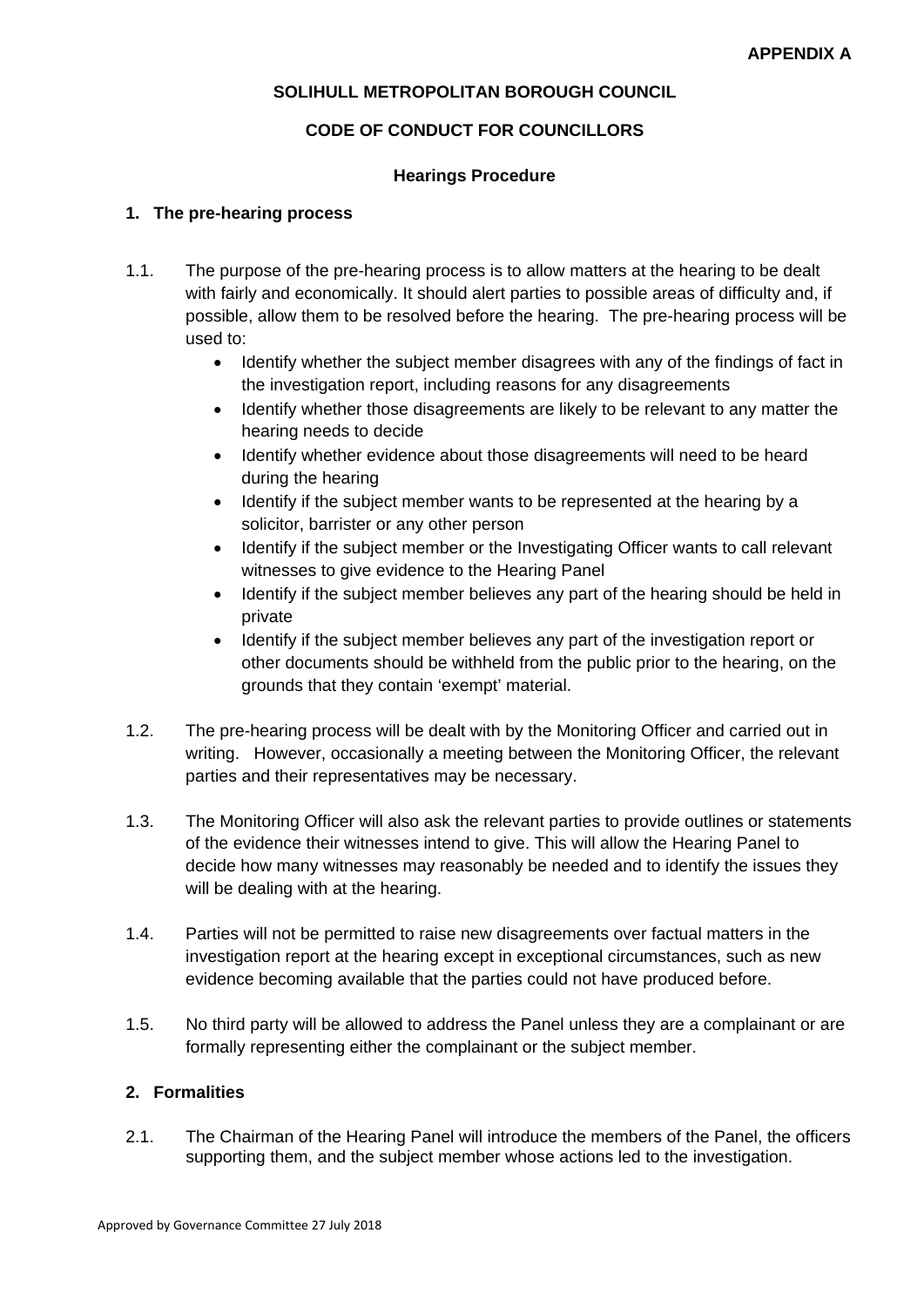- 2.2. The Chairman will explain the reason for the meeting and outline the procedure to be followed. The Chairman may choose to vary this procedure in any particular instance where s/he is of the opinion that such a variation is necessary in the interests of fairness.
- 2.3. The subject member may (at their own expense) be represented or accompanied during the meeting by a solicitor, counsel or, with the permission of the Panel, another person.
- 2.4. The Panel may take legal advice, in private if necessary, from its legal adviser at any time during the hearing or while they are considering the outcome. The substance of any legal advice given to the Panel should be shared with the subject member and the investigator if they are present.
- 2.5. The Chairman will explain that the hearing will normally be held in public unless the Panel exercises its discretion to exclude the public from all or part of the hearing in accordance with the Local Government Act 1972.
- 2.6. The Chairman will then confirm that all those involved understand the procedure to be followed and ask if there are any preliminary procedural issues which anyone wishes to raise before the Hearing begins.
- 2.7. If any procedural issues are raised, the Panel will hear representations on them, before determining them.
- 2.8. If the subject member is not present at the start of the meeting, the Hearing Panel will consider any reasons given by them for his/her non-attendance. If the Panel is satisfied that there is good reason for their non-attendance, it may adjourn to another date, or proceed if it has been requested to do so by the subject member.
- 2.9. If the Hearing Panel is not satisfied that there is good reason for the subject member's non-attendance, or if the subject member failed to give any reason for his/her nonattendance, the Panel can decide:
	- i. whether to consider the matter and make a determination in the absence of the subject member, or
	- ii. agree to adjourn the Hearing to another date.

# **3. The Hearing**

- 3.1. The Hearing Panel will identify any areas of disagreement between the Investigator and the subject member on the Investigation report's facts or conclusions.
- 3.2. The Investigator will be invited to make representations in support of his/her report and about the written pre-Hearing submission of the Councillor.
- 3.3. The subject member will then be invited to make representations in support of the fact(s) concerned and whether the evidence gives rise to a breach or breaches of the Code of Conduct.
- 3.4. The Panel has the discretion to question any of the parties at any point, as it sees fit.
- 3.5. The Panel will consider what it has heard in private. The Panel may ask the legal advisor to advise them when required.
- 3.6. The Chairman will then announce to all present at the Hearing the Panel's decision as to whether or not the subject member has failed to comply with the Code of Conduct, whilst setting out the facts upon which the conclusions have been reached.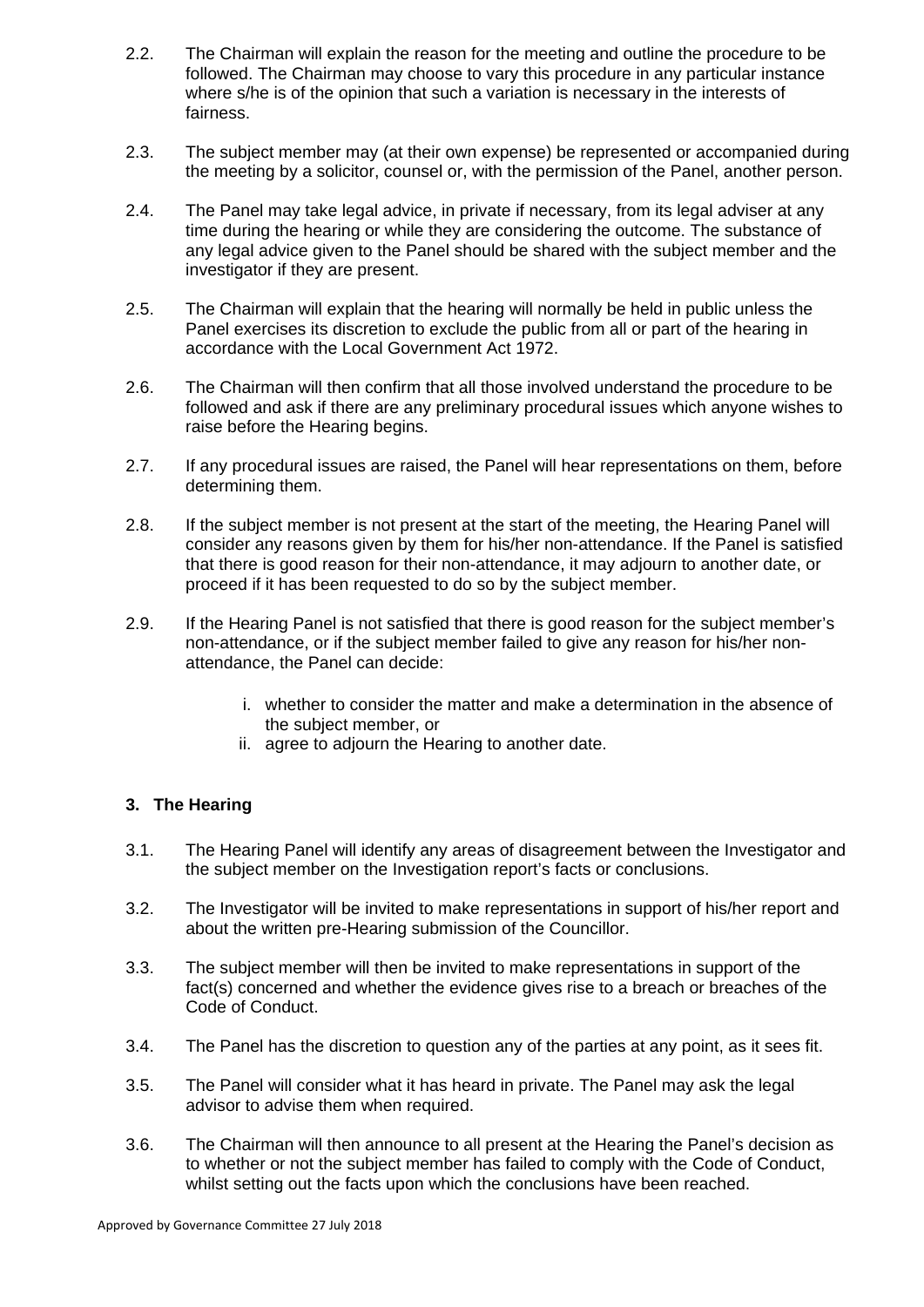3.7. If the Panel decides that the subject member has not failed to follow the Code of Conduct, the Panel will then consider whether it should make any recommendations to the Council.

## **4. Sanction**

4.1. If the Panel decides that the subject member has failed to comply with the Code of Conduct, it will consider any verbal or written representations from the Investigator, the Monitoring Officer and the subject member as to:

> a. whether or not the Panel should impose a sanction and/or recommend to Council that a sanction be imposed; and

- b. what form of sanction(s) is/are appropriate.
- c. Any mitigation the subject member wishes the Panel to take into account
- 4.2. The sanctions available are set out in section 5 of this procedure.
- 4.3. The Panel will consider in private, accompanied only by its clerk [and legal advisor if required] and the Independent Person, whether or not to impose/recommend the imposition of a sanction on the subject member and, if so, what form.
- 4.1. The Panel will also consider whether or not it should make any recommendations with a view to promoting high standards of conduct among members of the relevant authority.
- 4.2. If the Hearing Panel recommends that sanctions should be imposed on the subject member concerned those sanctions may be immediately implemented if accepted by the subject member.
- 4.3. Where the subject member does not accept the proposed sanctions the Hearing Panel will make recommendations to Council.
- 4.4. For the avoidance of doubt Solihull Council does not have the legal power to impose a sanction on a Parish Councillor but may make recommendations to the Parish Council.

### **5. Possible Sanctions**

- 5.1. The Council has delegated to the Hearings Panel such of its powers to take action in respect of individual members as may be necessary to promote and maintain high standards of conduct. Accordingly the Hearings Panel may –
	- a) Censure or reprimand the subject member;
	- b) Publish its findings in respect of the subject member's conduct;
	- c) Report its findings to Council, or to the Parish Council, for information;
	- d) Recommend to the subject member's Political Group Leader (or in the case of ungrouped members, recommend to Council or to Committees) that he/she be removed from any or all Scrutiny Boards, Committees or Sub-Committees of the Council for up to 6 months;
	- e) Recommend to the Leader of the Council that the subject member be removed from the Executive, or removed from particular Portfolio responsibilities;
	- f) Recommend to the Council that the subject member be replaced as Leader of the Council;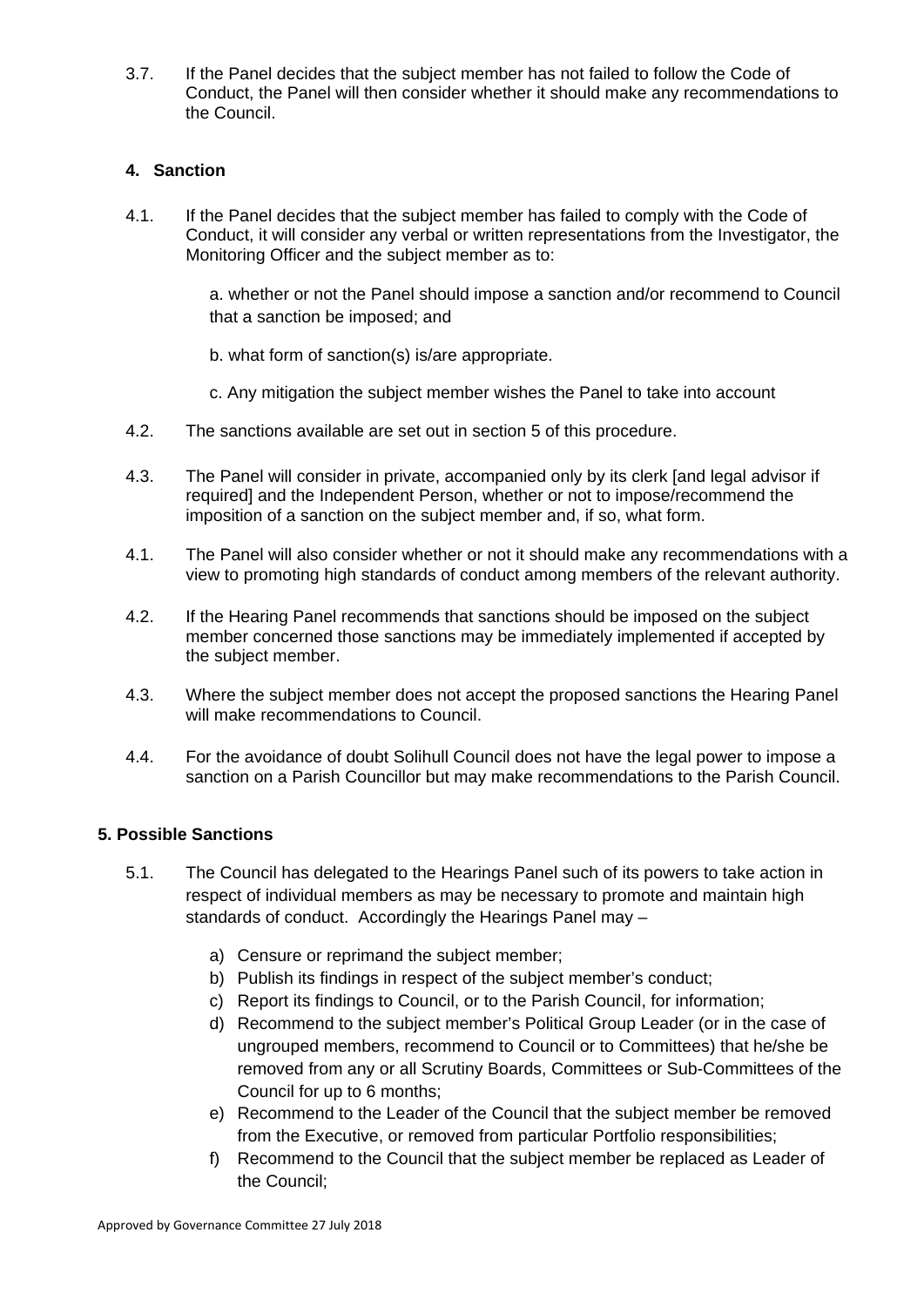- g) Instruct the Monitoring Officer to or in the case of a Parish Council to recommend that the Parish Council, arrange training for the subject member;
- h) Remove or in the case of a Parish Council to recommend to the Parish Council, that the subject member be removed from all outside appointments to which he/she has been appointed or nominated by the authority or by the Parish Council;
- i) Withdraw or in the case of a Parish Council to recommend to the Parish Council, that it withdraws facilities provided to the subject member by the Council, such as a computer, website and/or email and Internet access; or
- j) Exclude or in the case of a Parish Council to recommend that the Parish Council exclude the subject member from the Council's offices or other premises, with the exception of meeting rooms as necessary for attending Council, Committee and Sub-Committee meetings.
- 5.2. The Hearing Panel has no power to suspend or disqualify the subject member or to withdraw the member's basic or special responsibility allowances. However a special responsibility allowance would be removed if following a recommendation from a Hearing Panel the subject member was removed from a position that attracted such an allowance.

## **6. Considering the sanction**

- 6.1. When deciding on a sanction, the Hearing Panel should ensure that it is reasonable and proportionate to the subject member's behaviour. Before deciding what sanction to issue, the Panel should consider the following questions, along with any other relevant circumstances:
	- What was the subject member's intention?
	- Did the subject member get advice from officers before the incident?
	- Was that advice acted on or ignored in good faith?
	- Has there been a breach of trust?
	- Has there been financial impropriety, for example improper expense claims or procedural irregularities?
	- What was the result of failing to follow the Code of Conduct?
	- What were the potential results of the failure to follow the Code of Conduct?
	- How serious was the incident?
	- Does the subject member accept they were at fault?
	- Did the subject member apologise to the relevant people?
	- Has the subject member previously been warned or reprimanded for similar misconduct?
	- Has the subject member failed to follow the Code of Conduct before?
	- Is the subject member likely to do the same thing again?
	- How will the sanction be carried out? For example, who will provide the training or mediation?
	- Are there any resource or funding implications? For example, if a subject member has repeatedly or blatantly misused the authority's information technology resources, the Hearing Panel may consider withdrawing those resources from the subject member.
- 6.2. Sanctions involving restricting access to an authority's premises or equipment should not unnecessarily restrict the subject member's ability to carry out their responsibilities as an elected representative or co-opted member.